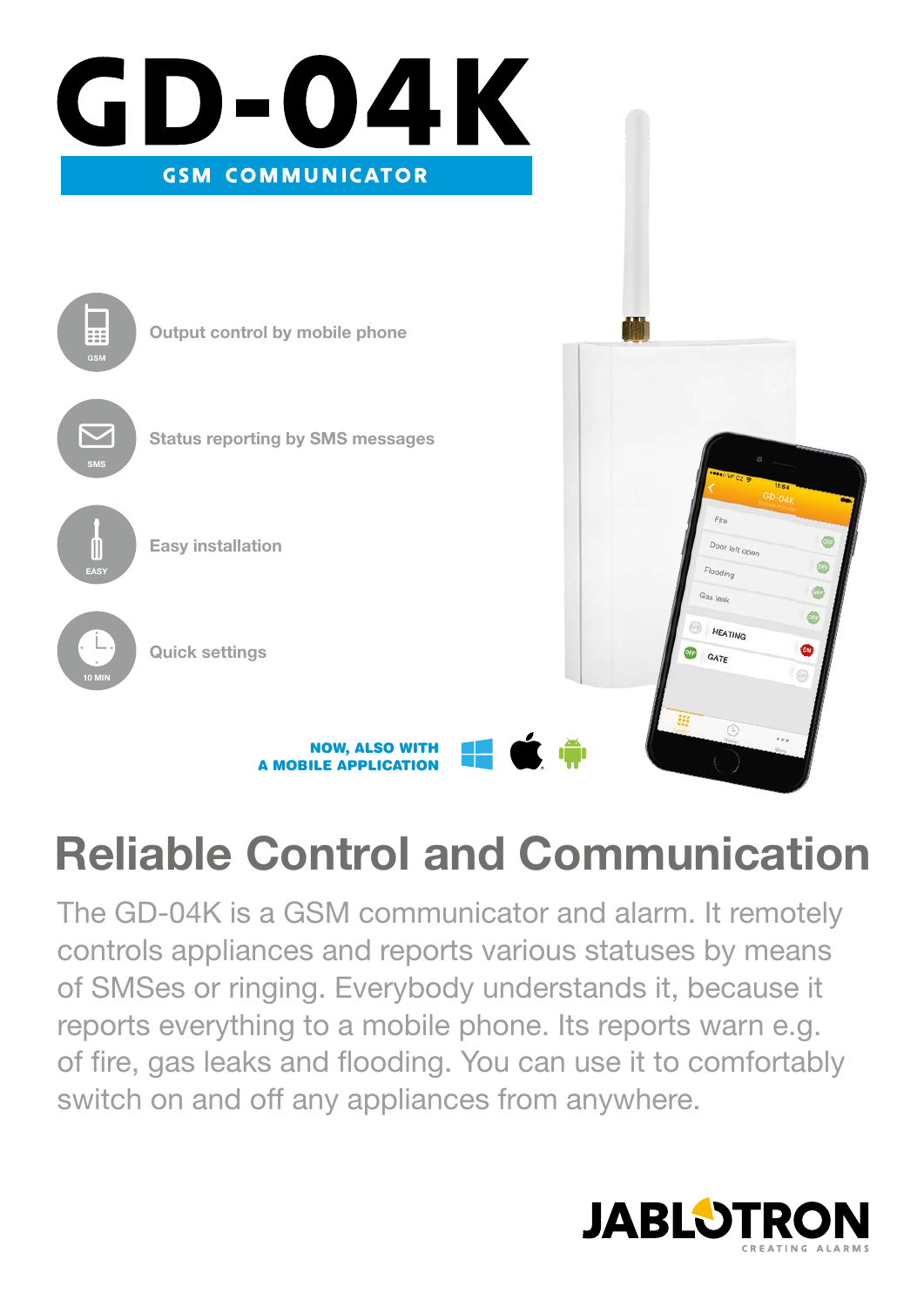# **RELAYS CONTROLLED BY MOBILE**

**Two output contacts (X and Y), each with an output of 2.5 A/250 V can be used as:**

- ▶ Switches controlled by SMS. For switching each contact on and off you can preset your own text (such as "switch on the light", "switch off the light", and "close the blinds" and "open the blinds"). The GD-04K can confirm execution of the command by an SMS.
- **► Time switches** controlled from a mobile phone (the switching time can be preset within the range of 1 s to 10 hrs).
- **Relays controlled by phone calls.** You can preset up to 100 authorized phone numbers for each relay. If a preset number calls, the call is not answered but the relay reacts (as a switch or time switch). The phone call to the relay is free of charge. This option is convenient for example for opening a parking gate, unlocking a door lock, switching lights etc. The number of uses can be preset for the eligible numbers. For example you can permit a customer to open the parking gate 30 times before his access is denied. The facility manager can then permit further entries by an SMS.
- ▶ A relay controlled by a mobile or web application. You can comfortably control outputs through an intuitive and user-friendly application on a mobile phone, tablet or PC.

### **GD-04K CONTROLS**



Door locks







Lighting **Irrigation Intervention** Any appliances



Window blinds **Saunas and pools** Glasshouse ventilation Well pumps



SWITCH ON

GD-04K

Entry to parking lots Garage doors





 $D_{\Omega_{\mathcal{O}_{\ell^*}}\ell}$  $\frac{1}{2}$  $2$ 

**HEATING** GATE



## **EXAMPLES OF USE**

### **Entrance Gate Opening**

- An entrance gate can be controlled by a free unanswered call.
- ▶ Up to 100 telephone numbers for output control can be selected.
- A credit of up to 99 entries can be present for every number.

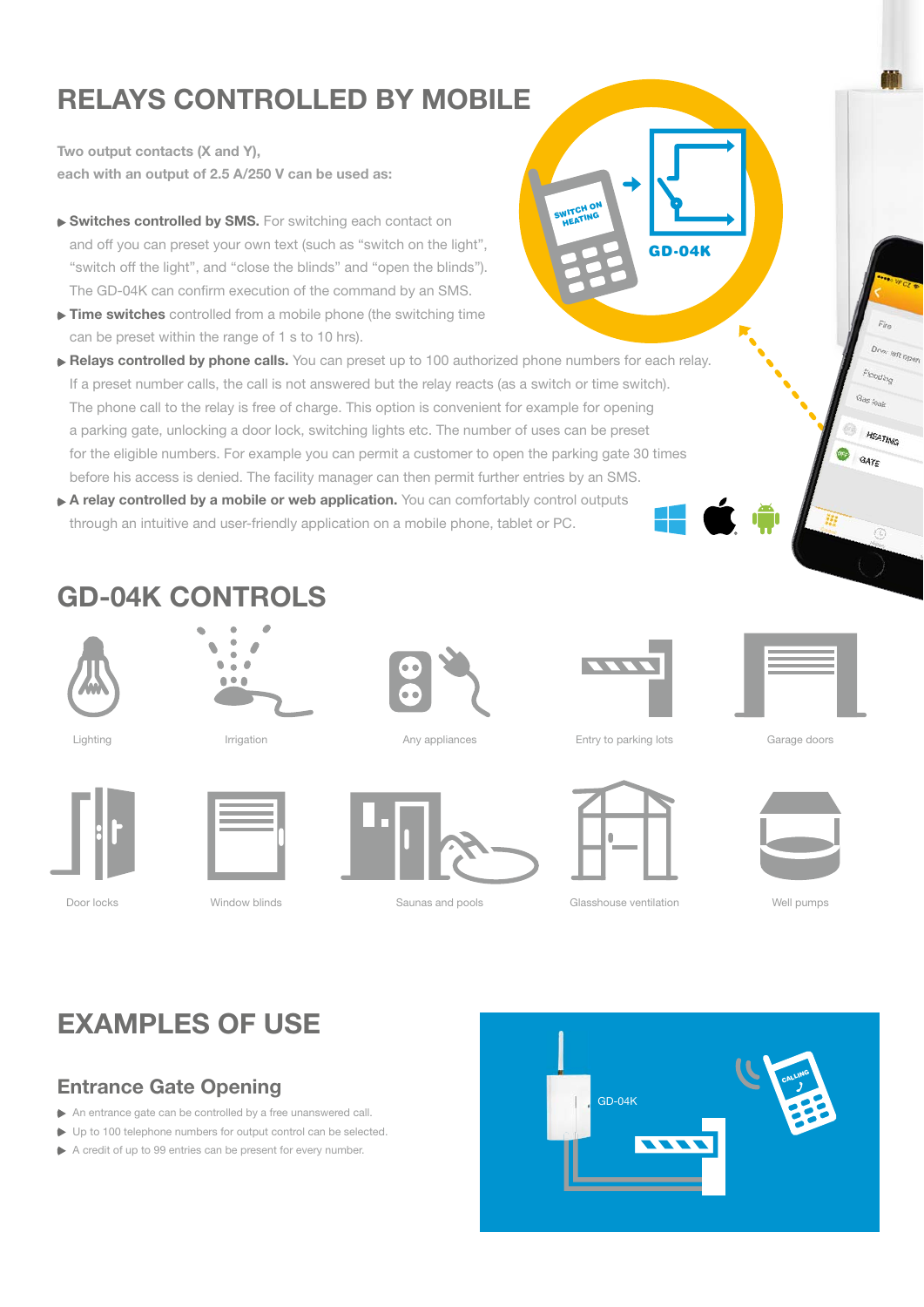**Four input terminals (A to D) can report switching on and off by an SMS message (such as "freezer power cut" and "freezer power supply resumed").**

- Each SMS message can be up to 30 characters long. Up to 100 telephone numbers for message sending can be set.
- An SMS message can be notified to the recipient by a scotch call to the addressee by GD-04K not to be answered.
- A report on the current status of the GD-04K's input terminals and GD-04K's output relays can be requested remotely by an SMS command.
- The GD-04K can confirm its operation every day by ringing you at a preset time.
- **Credit check and notification for prepaid SIM cards.**

The functions can be set locally or remotely via the Internet with the use of the GD-Link configuration software. **Alternatively you can use the www.david.jablotron.cz/gd-04/ setting website or a programming SMS.** 

Fire



**SUMMER** COTTAGE **REPORTS** WATER IN

GD-04K

**BCD** 



Device failures

LD-12



Garage door left open **Container Unlocked doors** Regular checks **Device status** Device status



Flooding **Dangerous concentration of CO** Gas leak



# **GD-04K REPORTS**





ON/OFF ERROR

Power cuts

*່*<br>220

 $\overline{AB}$ 

SD-283ST **FIRE IN FIREMER COTTAGE** GD-04K

SA-200A

### **Critical Condition Monitoring**

- Detectors can monitor various conditions in the building.
- $\triangleright$  An SD-283ST smoke detector reports signs of fire.
- $\triangleright$  An LD-12 hard-wired flood detector reports a rising water level.
- An SA-200A detector reports door opening.